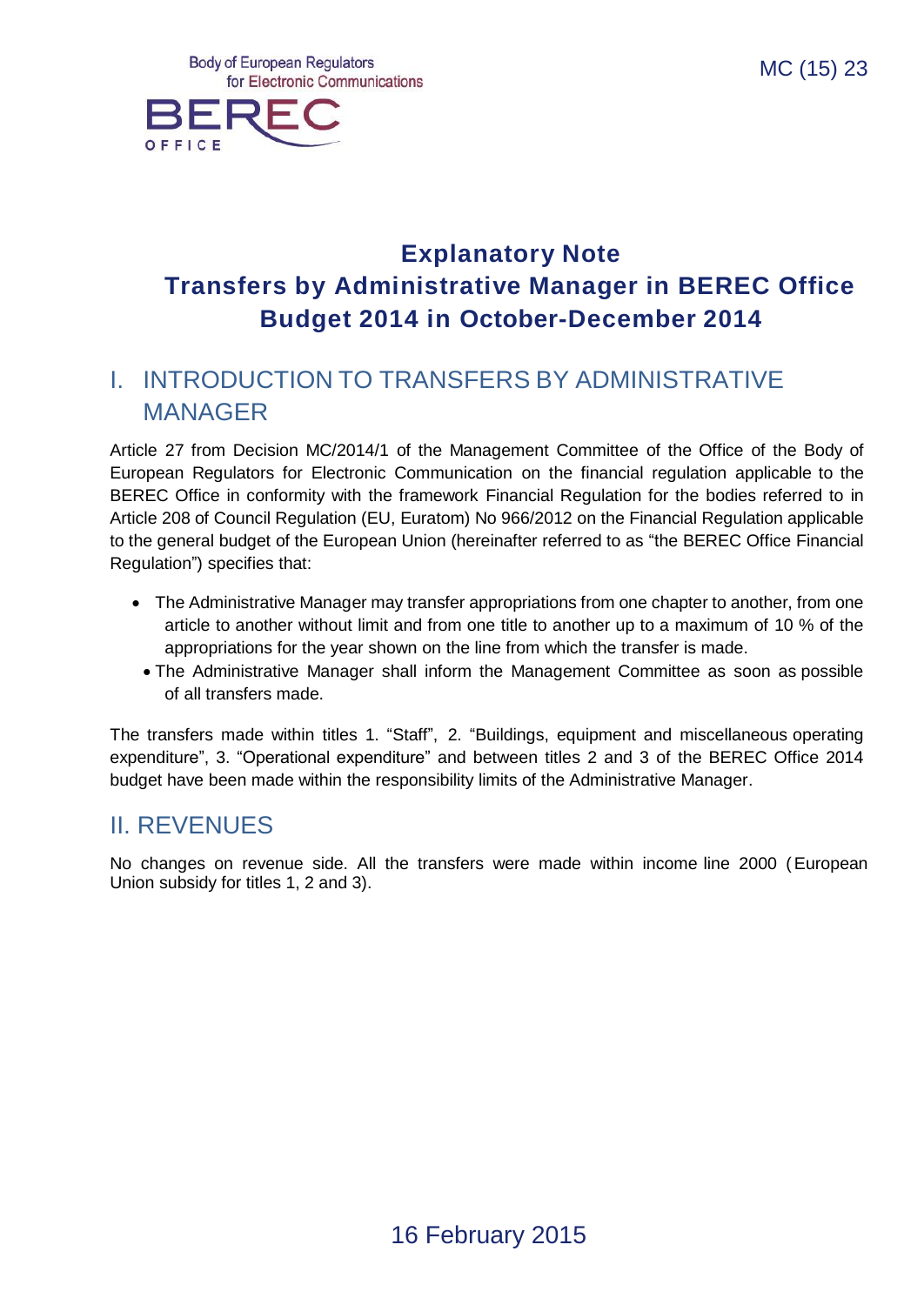# III. EXPENDITURE

## 1. Transfers within title 1

Legal base: Art. 27(1)(b) of the BEREC Office Financial Regulation – transfers from one chapter to another and from one article to another without limit.

The amounts transferred are provided in the table below:

| <b>Title</b><br><b>Chapter</b><br><b>Item</b> | <b>Description</b>                                                                 | Budget 2014<br>approved by<br>budgetary<br>authority | Budget 2014<br>with<br>transfers<br>May-<br>September<br>2014 | <b>Transfers by</b><br>Administrative<br><b>Manager in</b><br>October-<br><b>December</b><br>2014 | <b>Budget with</b><br>transfers | <b>Difference</b><br>(between<br>initial and<br>budget with<br>transfers) |
|-----------------------------------------------|------------------------------------------------------------------------------------|------------------------------------------------------|---------------------------------------------------------------|---------------------------------------------------------------------------------------------------|---------------------------------|---------------------------------------------------------------------------|
| $\mathbf{1}$                                  | <b>STAFF</b>                                                                       | 2,560,600.00                                         | 2,151,100.00                                                  | 0.00                                                                                              | 2,151,100.00                    | 0.00%                                                                     |
| $\overline{11}$                               | <b>Staff in active</b><br>employment                                               | 1,978,600.00                                         | 1,506,660.00                                                  | $-65,791.27$                                                                                      | 1,440,868.73                    | $-27.18%$                                                                 |
| A-1100                                        | <b>Basic salaries</b>                                                              | 1,168,800.00                                         | 802,000.00                                                    | $-52,563.97$                                                                                      | 794,436.03                      | $-35.88%$                                                                 |
| A-1101                                        | Family allowances                                                                  | 120,000.00                                           | 120,000.00                                                    | 21,157.30                                                                                         | 141,157.30                      | 17.63%                                                                    |
| A-1102                                        | Expatriation and<br>foreign-residence<br>allowances                                | 150,000.00                                           | 150,000.00                                                    | $-7,700.00$                                                                                       | 142,300.00                      | $-5.13%$                                                                  |
| A-1110                                        | Contract staff                                                                     | 100,000.00                                           | 154,600.00                                                    | $-13,580.00$                                                                                      | 141,020.00                      | 41.02%                                                                    |
| A-1111                                        | Seconded national<br>experts                                                       | 345,800.00                                           | 196,060.00                                                    | $-11,061.93$                                                                                      | 184,998.07                      | $-46.50%$                                                                 |
| A-1122                                        | Insurance against<br>unemployment                                                  | 12,000.00                                            | 12,000.00                                                     | 24.52                                                                                             | 12,024.52                       | 0.20%                                                                     |
| A-1130                                        | Childbirth and<br>death allowances<br>and grants                                   | 1,000.00                                             | 1,000.00                                                      | $-499.22$                                                                                         | 500.78                          | $-49.92%$                                                                 |
| A-1131                                        | Travel expenses for<br>annual leave                                                | 42,000.00                                            | 32,000.00                                                     | $-1,567.97$                                                                                       | 30,432.03                       | $-27.54%$                                                                 |
| $\overline{12}$                               | <b>Miscellaneous</b><br>expenditure on<br>staff recruitment<br>and transfer        | 142,000.00                                           | 142,000.00                                                    | $-36,582.53$                                                                                      | 105,417.47                      | $-25.76%$                                                                 |
| A-1200                                        | Travel expenses on<br>recruitment                                                  | 56,000.00                                            | 56,000.00                                                     | 12,200.00                                                                                         | 68,200.00                       | 21.79%                                                                    |
| A-1201                                        | Miscellaneous<br>expenditure on staff                                              | 6,000.00                                             | 6,000.00                                                      | $-4,500.00$                                                                                       | 1,500.00                        | $-75.00%$                                                                 |
| A-1211                                        | Installation,<br>resettlement and<br>transfer allowances                           | 25,000.00                                            | 25,000.00                                                     | $-13,882.53$                                                                                      | 11,117.47                       | $-55.53%$                                                                 |
| $A-1212$                                      | Removal expenses                                                                   | 25,000.00                                            | 22,500.00                                                     | $-16,500.00$                                                                                      | 6,000.00                        | -76.00%                                                                   |
| A-1213                                        | Daily subsistence<br>allowances                                                    | 25,000.00                                            | 25,000.00                                                     | $-13,900.00$                                                                                      | 11,100.00                       | $-55.60%$                                                                 |
| $\overline{13}$                               | <b>Missions and duty</b><br>travel                                                 | 220,000.00                                           | 174,000.00                                                    | 31,881.37                                                                                         | 205,881.37                      | $-6.42%$                                                                  |
| A-1300                                        | Mission expenses,<br>duty travel<br>expenses and other<br>ancillary<br>expenditure | 220,000.00                                           | 174,000.00                                                    | 31,881.37                                                                                         | 205,881.37                      | $-6.42%$                                                                  |
| 14                                            | Sociomedical                                                                       | 30,000.00                                            | 5,000.00                                                      | 750.00                                                                                            | 5,750.00                        | $-80.83%$                                                                 |
| A-1400                                        | Medical service                                                                    | 30,000.00                                            | 5,000.00                                                      | 750.00                                                                                            | 5,750.00                        | $-80.83%$                                                                 |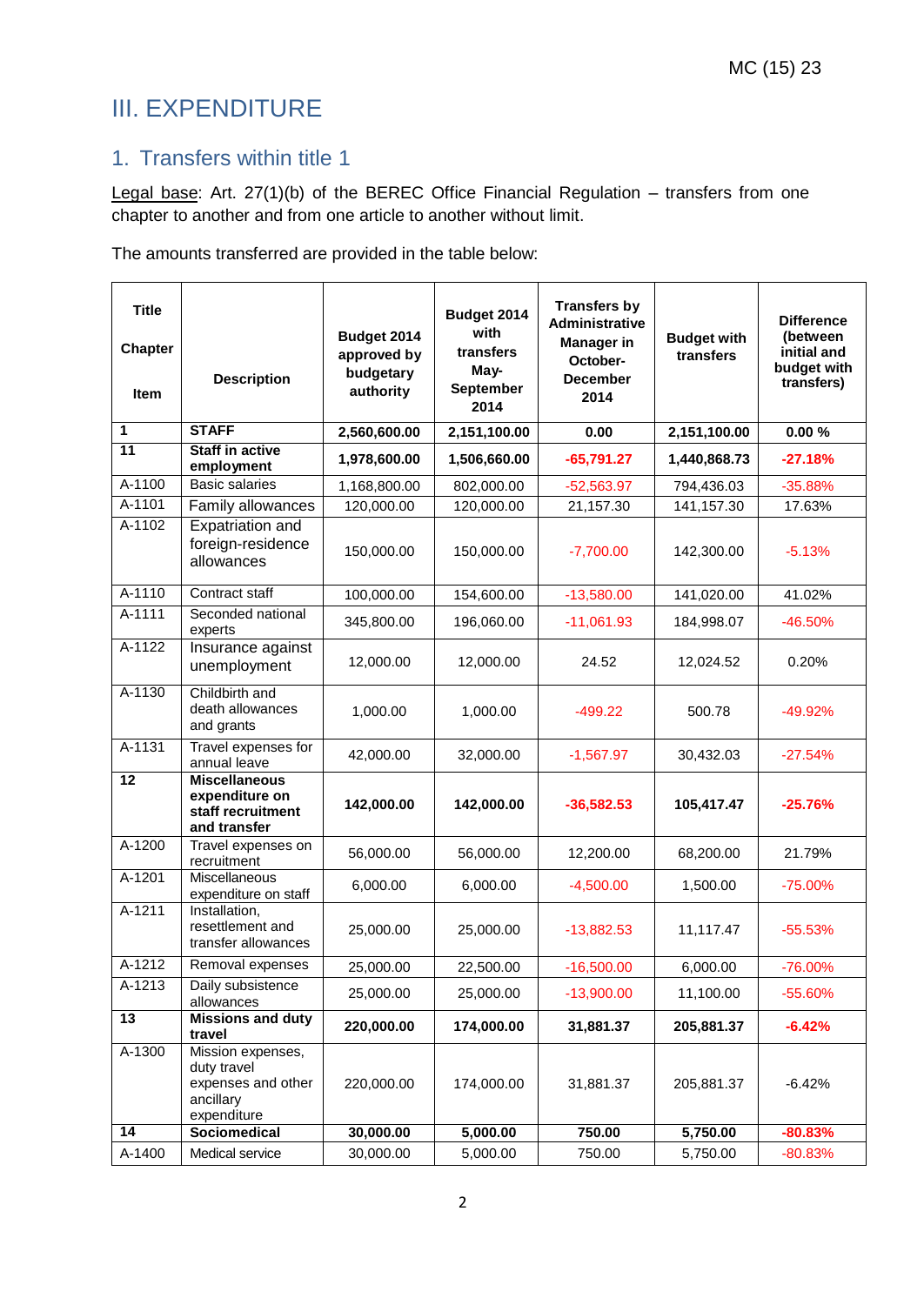| Title<br><b>Chapter</b><br><b>Item</b> | <b>Description</b>                                    | Budget 2014<br>approved by<br>budgetary<br>authority | Budget 2014<br>with<br>transfers<br>May-<br><b>September</b><br>2014 | <b>Transfers by</b><br><b>Administrative</b><br><b>Manager in</b><br>October-<br><b>December</b><br>2014 | <b>Budget with</b><br>transfers | <b>Difference</b><br>(between<br>initial and<br>budget with<br>transfers) |
|----------------------------------------|-------------------------------------------------------|------------------------------------------------------|----------------------------------------------------------------------|----------------------------------------------------------------------------------------------------------|---------------------------------|---------------------------------------------------------------------------|
| 15                                     | <b>Trainings</b>                                      | 70,000.00                                            | 70,000.00                                                            | 1,567.97                                                                                                 | 71,567.97                       | 2.24%                                                                     |
| A-1500                                 | Training and language<br>courses                      | 70,000.00                                            | 70,000.00                                                            | 1,567.97                                                                                                 | 71,567.97                       | 2.24%                                                                     |
| 16                                     | <b>External services</b>                              | 100,000.00                                           | 233,440.00                                                           | 78,174.46                                                                                                | 311,614.46                      | 211.61%                                                                   |
| A-1600                                 | External services                                     | 100,000.00                                           | 233,440.00                                                           | 78,174.46                                                                                                | 311,614.46                      | 211.61%                                                                   |
| 17                                     | Representation<br>and<br>miscellaneous<br>staff costs | 20,000.00                                            | 20,000.00                                                            | $-10,000.00$                                                                                             | 10,000.00                       | $-50.00\%$                                                                |
| A-1700                                 | Representation and<br>miscellaneous staff<br>costs    | 20,000.00                                            | 20,000.00                                                            | $-10,000.00$                                                                                             | 10,000.00                       | $-50.00\%$                                                                |

#### Explanations:

#### **Transfers from:**

A-1100 – Due to staff turnover and delays in recruitment, actual expenditure on basic salaries in 2014 was below the forecast.

A-1102 – Actual expenditure was lower than forecasted.

A-1110 – Despite the fact that this budget line was increased, the actual situation with recruitments of the CAs showed that the increase was overestimated.

A-1111 – Actual expenditure on SNEs allowances in 2014 was below the forecast.

A-1130 - Actual expenditure was lower than forecasted.

A-1131 – Actual expenditure on travel expenses for annual leave in 2014 was below the forecast.

A-1201 – this budget line is used to cover miscellaneous expenditure for the use of EPSO CAST database. Only 1 CA was hired using EPSO CAST database, so the rest amount could be used for transfer to other budget lines.

A-1211 - Actual expenditure was lower than forecasted.

A-1212 – Actual expenditure on removal expenses in 2014 was below the forecast.

A-1213 - Actual expenditure was lower than forecasted.

A-1700 - Actual expenditure was lower than forecasted.

#### **Transfers to:**

A-1101 - Expenditure for family allowances was underestimated.

A-1122 - Underestimation of actual needs for unemployment allowances.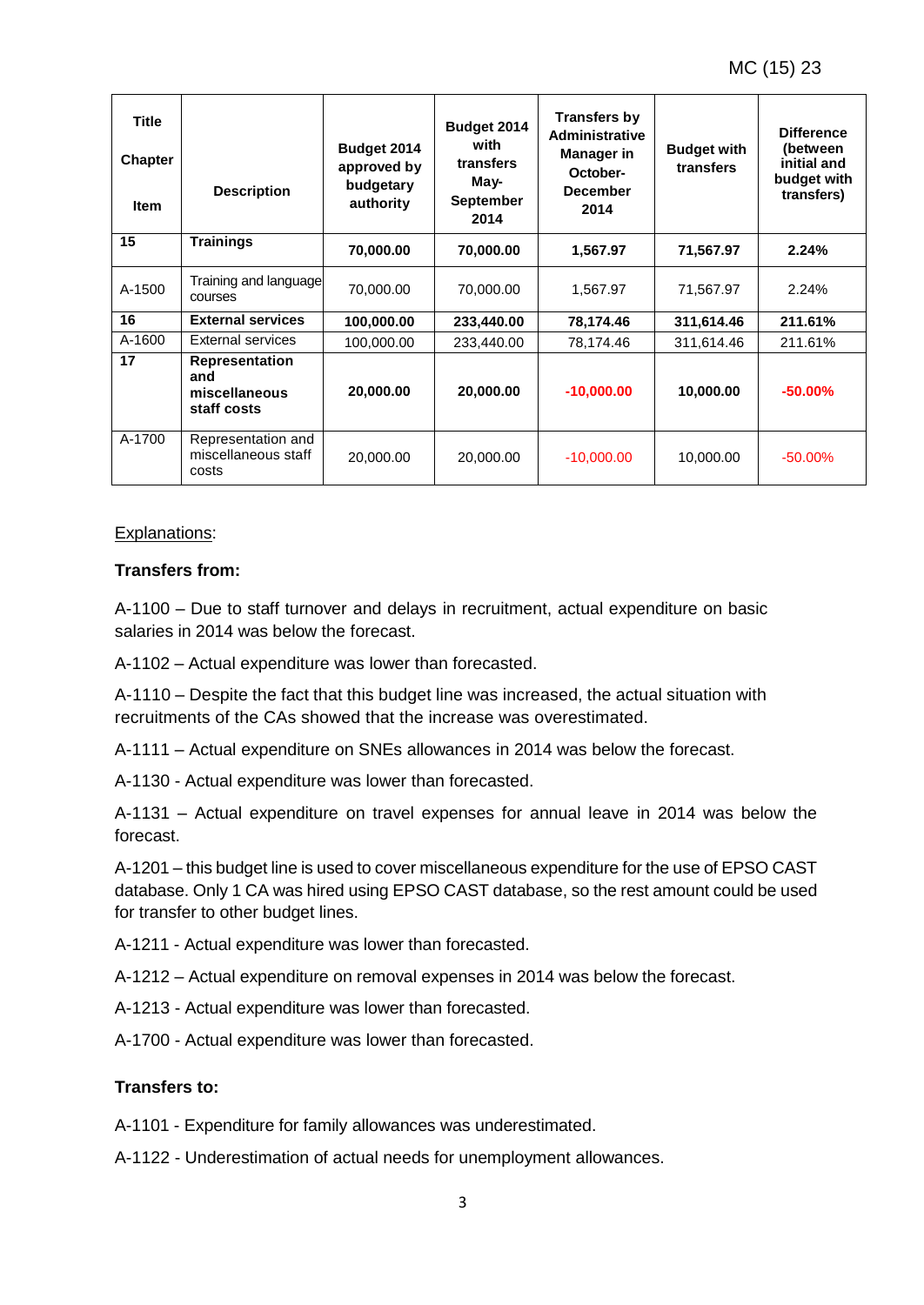A-1200 – Necessity to increase commitment for reimbursing candidates and Staff Committee members for participation in selection procedures in accordance with the sent out invitations and for paying PMO fees for processing applications.

A-1210 – the staff turnover in 2014 was higher than it was estimated – necessity to address needs for paying of travel expenses to new recruits and to the leaving staff.

A-1300 – Despite the previous decrease done on the budget line it became clear that the needs for resources for missions were underestimated. Therefore, the budget line had to be replenished.

A-1400 - The expenditure on medical services was underestimated and had to be increased in order to cover the actual services rendered.

A-1500 - There was a necessity to cover commitment for ABAC training to be organised in January 2015 (the contract had to be signed by the end of 2014).

A-1600 – Increase was needed for: 1) creation of commitment for implementing SLA with ENISA on Internal Control Coordinator assistance; 2) Specific Contract BEREC/14/042 for consultancy on implementation of "Paperless" project; 3) contracts for interim agents in order to enable the start of work from the very first dates of January 2015.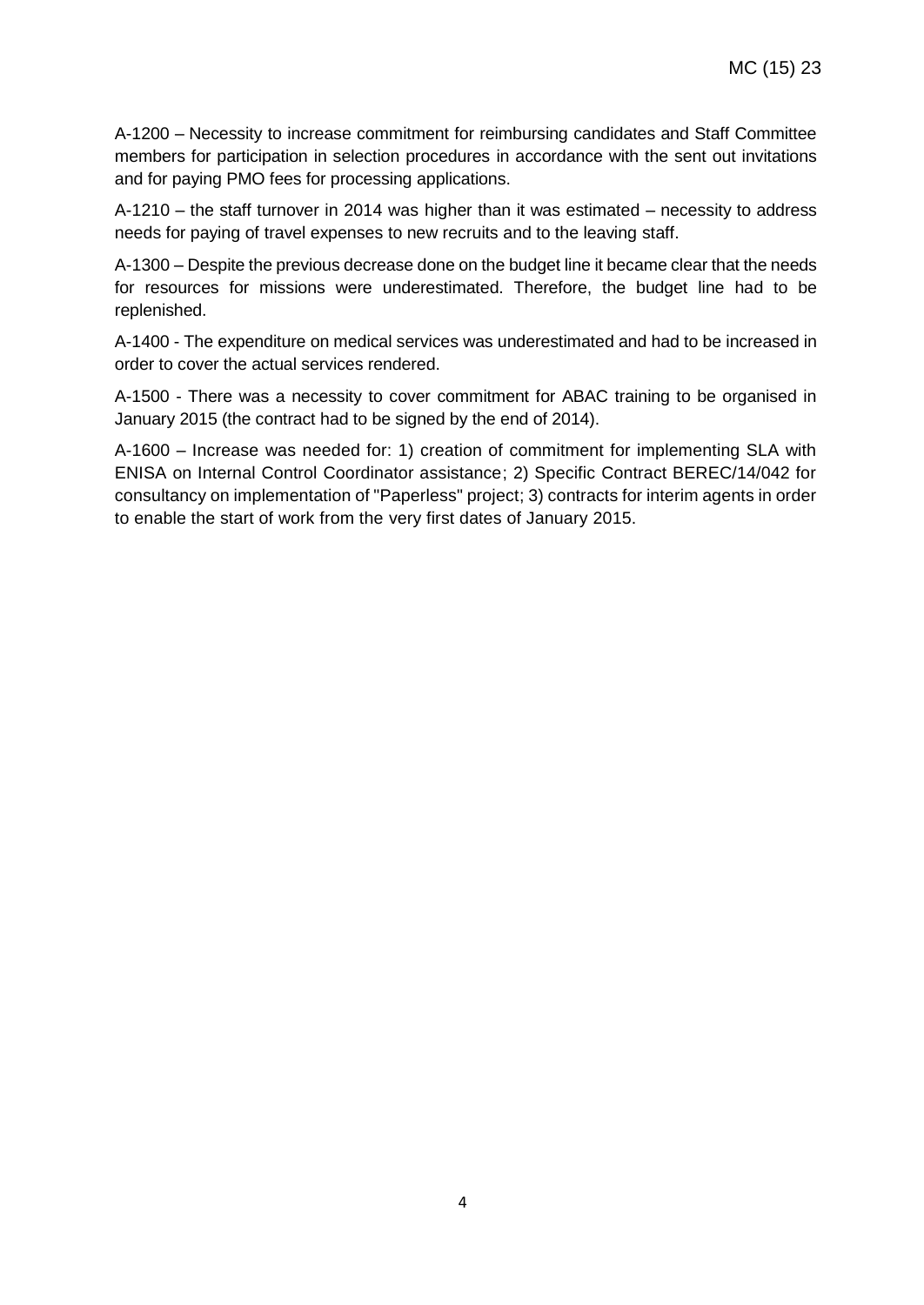## 2. Transfers within title 2

Legal base: Art. 27(1)(b) of the BEREC Office Financial Regulation – transfers from one chapter to another and from one article to another without limit.

The amounts transferred are provided in the table below:

| <b>Title</b><br><b>Chapter</b><br><b>Item</b> | <b>Description</b>                                                                                           | <b>Budget</b><br>2014<br>approved<br>by<br>budgetary<br>authority | Budget 2014<br>with<br>transfers<br>May-<br>September<br>2014 | <b>Transfers</b><br>between<br>Title 2 and<br>Title 3<br>approved<br>by decision<br>MC/2014/14 | <b>Transfers by</b><br><b>Administrative</b><br><b>Manager in</b><br>October-<br><b>December</b><br>2014 | <b>Budget</b><br>with<br>transfers | <b>Difference</b><br>(between<br>initial and<br>budget<br>with<br>transfers) |
|-----------------------------------------------|--------------------------------------------------------------------------------------------------------------|-------------------------------------------------------------------|---------------------------------------------------------------|------------------------------------------------------------------------------------------------|----------------------------------------------------------------------------------------------------------|------------------------------------|------------------------------------------------------------------------------|
| $\mathbf{2}$                                  | <b>BUILDINGS,</b><br><b>EQUIPMENT AND</b><br><b>MISCELLANEOU</b><br><b>S OPERATING</b><br><b>EXPENDITURE</b> | 507,800.00                                                        | 507,800.00                                                    | $-218,511.00$                                                                                  | 0.00                                                                                                     | 289,289.00                         | $-43.03%$                                                                    |
| 20                                            | <b>Rental of buildings</b><br>and<br>associated                                                              | 77,000.00                                                         | 78,937.16                                                     | 0.00                                                                                           | 8,800.00                                                                                                 | 87,737.16                          | 13.94%                                                                       |
| A-2002                                        | Water, gas, electricity<br>and heating                                                                       | 18,000.00                                                         | 18,000.00                                                     | 0.00                                                                                           | 8,800.00                                                                                                 | 26,800.00                          | 48.89%                                                                       |
| 21                                            | <b>Information</b><br>technolog<br>v                                                                         | 280,000.00                                                        | 249,762.84                                                    | $-161,490.00$                                                                                  | 0.00                                                                                                     | 88,272.84                          | $-68.47%$                                                                    |
| A-2100                                        | Computer equipment                                                                                           | 125,000.00                                                        | 94,762.84                                                     | $-80,090.00$                                                                                   | $-7,937.34$                                                                                              | 6,735.50                           | $-94.61%$                                                                    |
| A-2101                                        | Software                                                                                                     | 80,000.00                                                         | 80,000.00                                                     | $-49,600.00$                                                                                   | 0.00                                                                                                     | 30,400.00                          | $-62.00%$                                                                    |
| A-2102                                        | Other external data<br>processing services                                                                   | 75,000.00                                                         | 75,000.00                                                     | $-31,800.00$                                                                                   | 7,937.34                                                                                                 | 51,137.34                          | $-31.82%$                                                                    |
| 22                                            | <b>Movable property</b><br>and<br>associated                                                                 | 23,000.00                                                         | 23,000.00                                                     | 0.00                                                                                           | 9,350.77                                                                                                 | 32,350.77                          | 40.66%                                                                       |
| A-2290                                        | Books,<br>newspapers and                                                                                     | 3,000.00                                                          | 8,000.00                                                      | 0.00                                                                                           | 9,350.77                                                                                                 | 17,350.77                          | 478.36%                                                                      |
| 23                                            | <b>Current</b><br>administrative<br>expenditure                                                              | 40,300.00                                                         | 68,600.00                                                     | 0.00                                                                                           | $-18,150.77$                                                                                             | 50,449.23                          | $-26.46%$                                                                    |
| A-2300                                        | Stationery and<br>office supplies                                                                            | 15,000.00                                                         | 15,000.00                                                     | 0.00                                                                                           | $-8,800.00$                                                                                              | 6,200.00                           | $-58.67%$                                                                    |
| A-2329                                        | Other financial<br>charges                                                                                   | 0.00                                                              | 15,000.00                                                     | 0.00                                                                                           | $-2,340.77$                                                                                              | 12,659.23                          |                                                                              |
| A-2330                                        | Legal expenses                                                                                               | 20,000.00                                                         | 20,000.00                                                     | 0.00                                                                                           | $-8,010.00$                                                                                              | 11,990.00                          | $-40.05%$                                                                    |
| A-2331                                        | Damages                                                                                                      | 5,000.00                                                          | 5,000.00                                                      | 0.00                                                                                           | 1,000.00                                                                                                 | 6,000.00                           | 20.00%                                                                       |
| 24                                            | Postage and<br>telecommunications                                                                            | 77,500.00                                                         | 77,500.00                                                     | $-57,021.00$                                                                                   | 0.00                                                                                                     | 20,479.00                          | $-73.58%$                                                                    |
| A-2410                                        | Telecommunication<br>charges                                                                                 | 76,000.00                                                         | 76,000.00                                                     | $-57,021.00$                                                                                   | 0.00                                                                                                     | 18,979.00                          | $-75.03%$                                                                    |

#### Explanations: **Transfer from:**

A-2100 – The expenditure for computer equipment in 2014 was lower than foreseen.

A-2300 - Actual expenditure on stationery and office supplies was lower than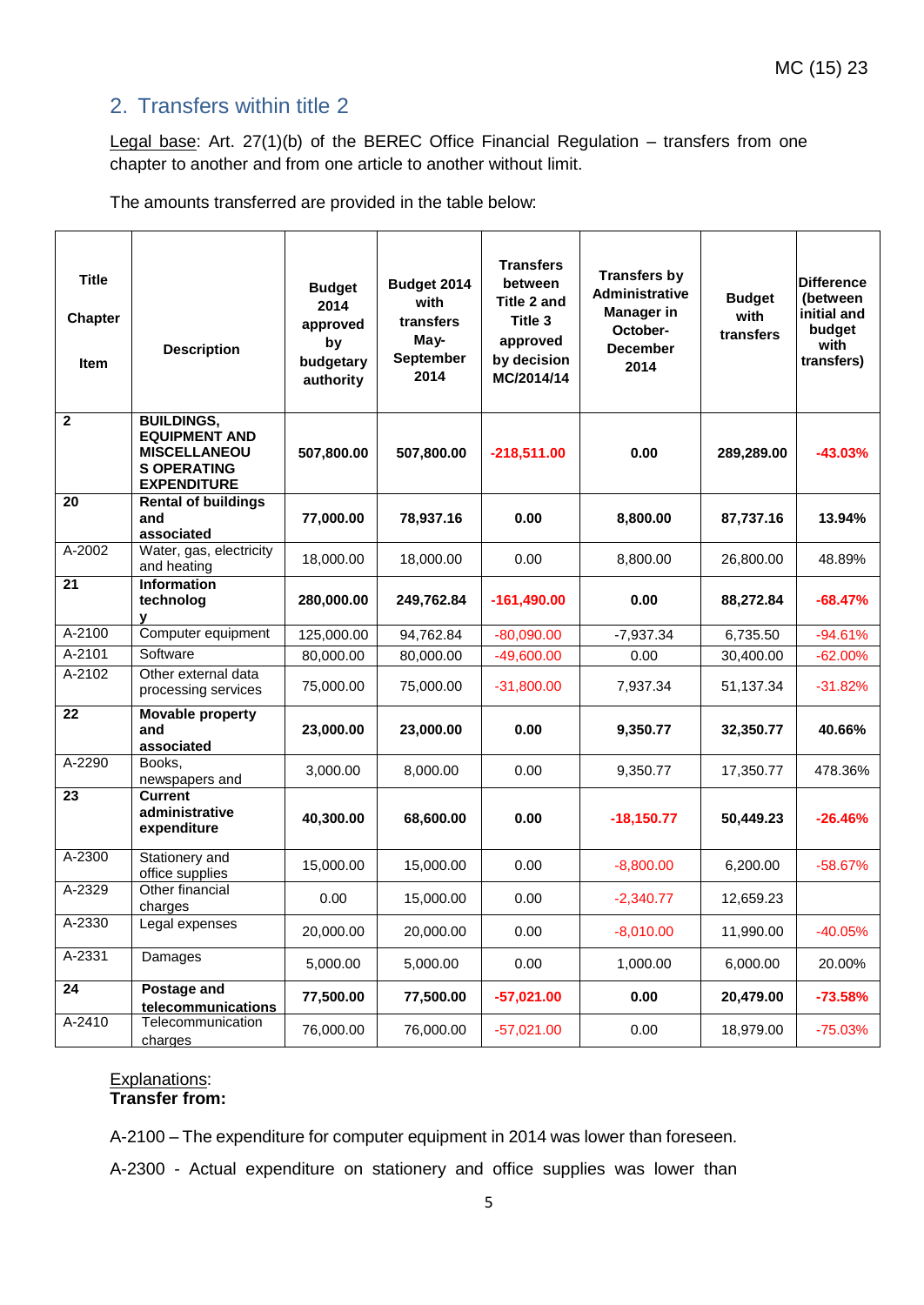forecasted.

A-2329 - Actual expenses on External Auditors were lower than foreseen.

A-2330 - Actual expenditure on legal expenses was below the forecast.

#### **Transfer to:**

A-2002 – Higher than planned expenditure on utilities.

A-2102 - Despite the decrease of this budget line requested to the MC, there was a necessity to address the needs for Paperless Routing Slip project (part of Efficiency gain).

A-2290 - Procurement for online press service was launched and the contract had to be signed in 2014, so the budget line needed to be increased by the according amount.

A-2331 - The BEREC Office was requested to cover the legal expenses for 1 staff court case, so the budget line needed to be increased accordingly.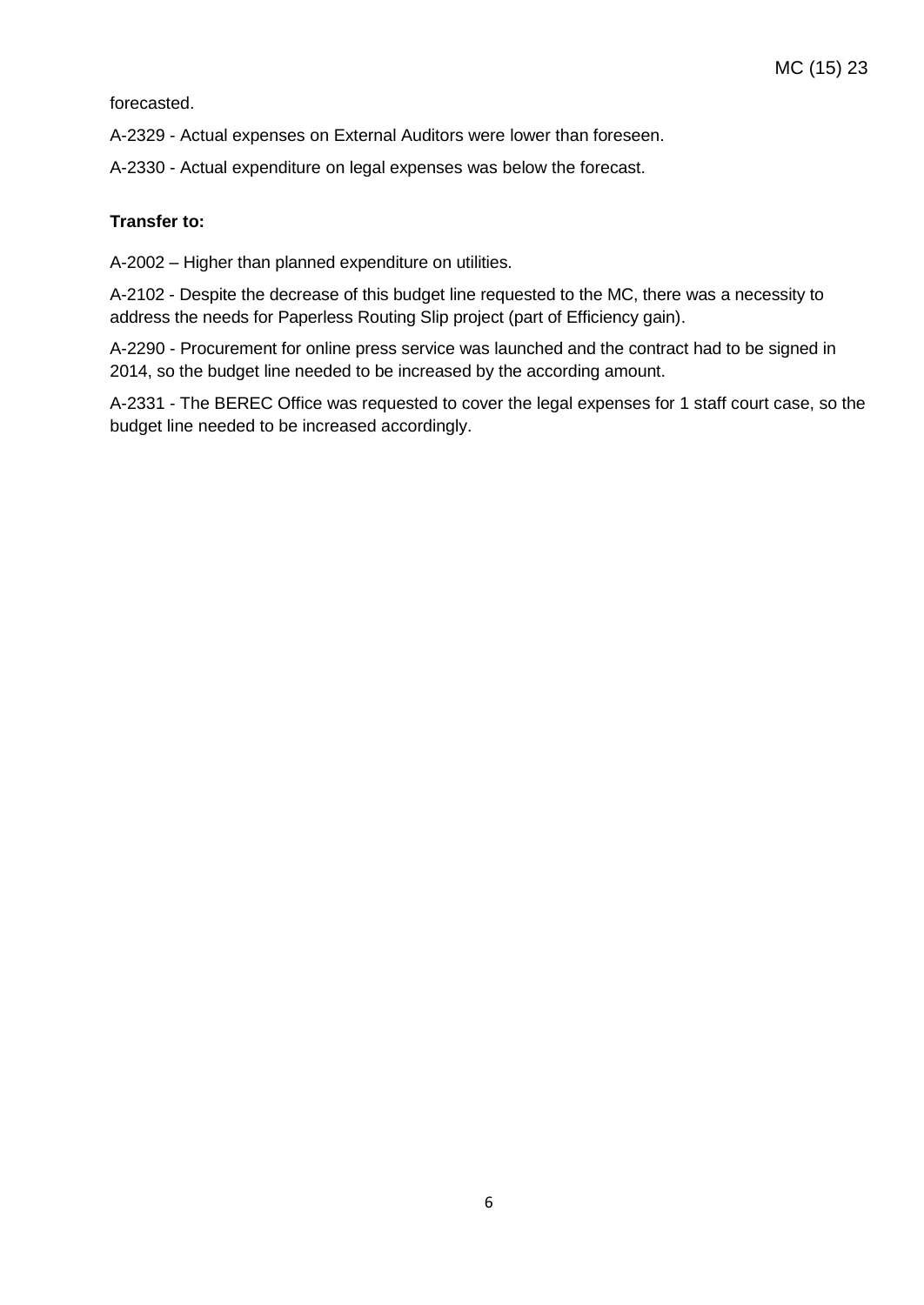## 3. Transfers within title 3

Legal base: Art. 27(1)(b) of the BEREC Office Financial Regulation – transfers from one chapter to another and from one article to another without limit.

The amounts transferred are provided in the table below:

| <b>Title</b><br><b>Chapter</b><br><b>Item</b> | <b>Description</b>                                                                            | <b>Budget</b><br>2014<br>approved<br>by<br>budgetary<br>authority | <b>Budget</b><br>2014 with<br>transfers<br>$M$ ay-<br><b>September</b><br>2014 | <b>Transfers</b><br>between<br>Title 2 and<br>Title 3<br>approved<br>by<br>decision<br>MC/2014/14 | <b>Transfers by</b><br><b>Administrative</b><br><b>Manager in</b><br>October-<br><b>December</b><br>2014 | <b>Budget with</b><br>transfers | <b>Difference</b><br>(between<br>initial and<br>budget<br>with<br>transfers) |
|-----------------------------------------------|-----------------------------------------------------------------------------------------------|-------------------------------------------------------------------|--------------------------------------------------------------------------------|---------------------------------------------------------------------------------------------------|----------------------------------------------------------------------------------------------------------|---------------------------------|------------------------------------------------------------------------------|
| 3                                             | <b>OPERATIONAL</b><br><b>EXPENDITURE</b>                                                      | 1,094,474.00                                                      | 1,503,974.00                                                                   | 218,511.00                                                                                        | 0,00                                                                                                     | 1,722,485.00                    | 57.38%                                                                       |
| 30                                            | <b>Support to</b><br>implementation<br>of BEREC WP                                            | 552,000.00                                                        | 888,500.00                                                                     | 181,600.00                                                                                        | $-17,415.33$                                                                                             | 1,052,684.67                    | 90.70%                                                                       |
| B3-001                                        | Support to the BEREC<br><b>Expert Working Groups</b>                                          | 440,000.00                                                        | 776,500.00                                                                     | 181,600.00                                                                                        | 63,784.67                                                                                                | 1,021,884.67                    | 132.25%                                                                      |
| B3-002                                        | Activities under Articles<br>7 and 7a Framework<br><b>Directive</b>                           | 40,000.00                                                         | 40,000.00                                                                      | 0.00                                                                                              | $-27,500.00$                                                                                             | 12,500.00                       | $-68.75%$                                                                    |
| B3-003                                        | Collection exchange<br>and transmission of<br>information                                     | 72,000.00                                                         | 72,000.00                                                                      | 0.00                                                                                              | $-53,700.00$                                                                                             | 18,300.00                       | $-74.58%$                                                                    |
| 31                                            | <b>Horizontal activities</b><br>(other support not<br>directly related to<br><b>BEREC WP)</b> | 542,474.00                                                        | 615,474.00                                                                     | 36,911.00                                                                                         | 17,415.33                                                                                                | 669,800.33                      | 23.47%                                                                       |
| B3-101                                        | Other support activities<br>to BEREC                                                          | 250,000.00                                                        | 362,874.00                                                                     | 36,911.00                                                                                         | 131,530.33                                                                                               | 531,315.33                      | 112.53%                                                                      |
| B3-102                                        | Provision of advice and<br>other ad-hoc services<br>to BEREC and other<br>parties             | 292,474.00                                                        | 252,600.00                                                                     | 0.00                                                                                              | $-114,115.00$                                                                                            | 138,485.00                      | $-52.65%$                                                                    |

#### Explanations: **Transfers from:**

B3-002 – Lower number of Article 7 and 7a cases in 2014 lead to a lower expenditure on reimbursements of experts participating in these EWGs.

B3-003 – Three of the four external workshops planned to be done during 2014 are postponed to 2015 that lead to a lower expenditure under this budget line.

B3-102 – Expenditure on BEREC language services as well as the cost of Phase 1 of BERECNet project was lower than forecasted.

#### **Transfer to:**

B3-001 – The MC approved transfer (MC/2014/14) done in November for the study for sector developing took into account estimated cost of EUR 200,000. Actual offer received from the contractor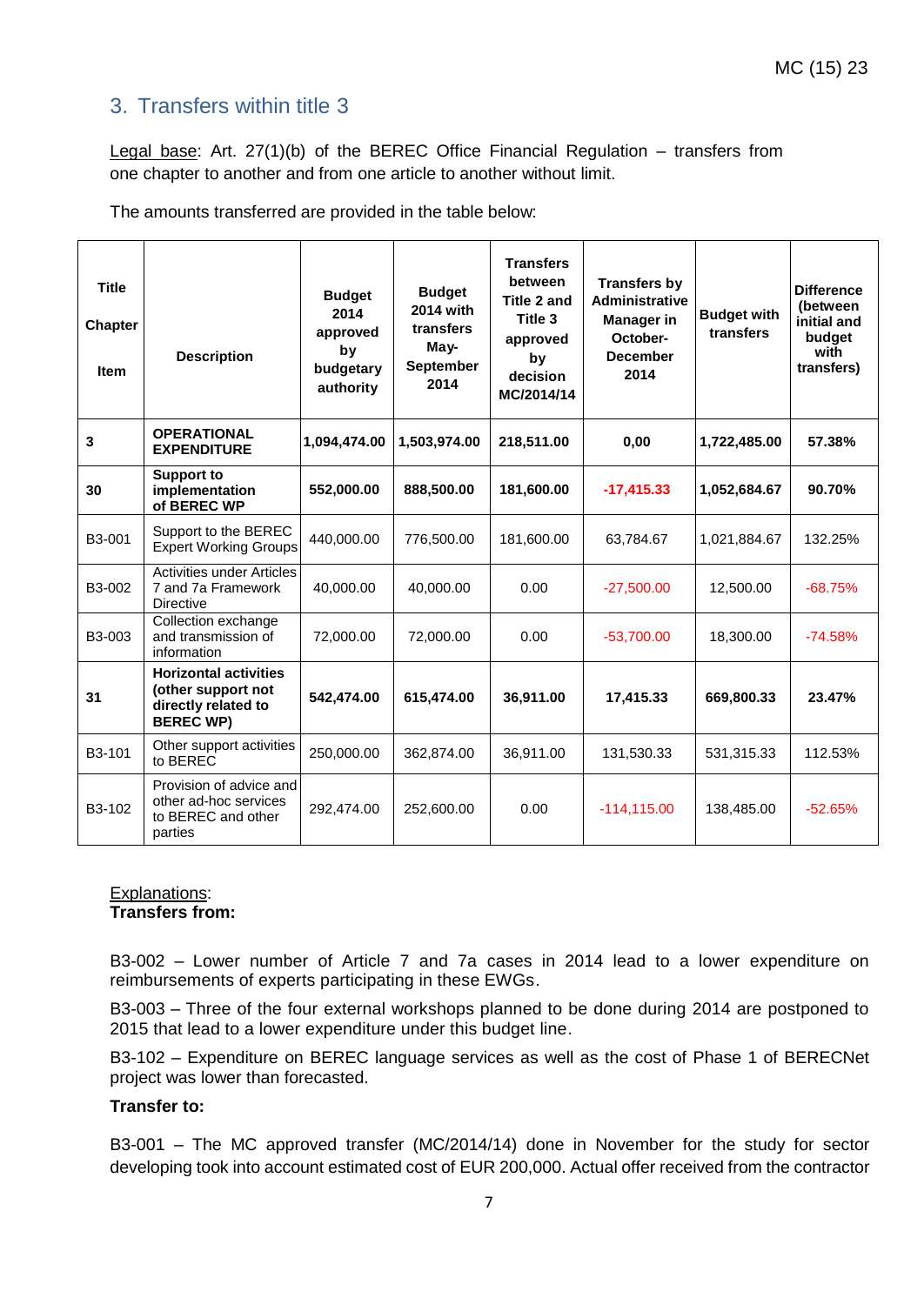is for EUR 210,000. Due to high activity of EWGs the commitment for reimbursing experts for participation in EWG meetings of September - October had to be increased by EUR 46,485.78 (this amount was not yet known at the moment of preparation of the MC transfer). After de-committing of the unused resources from other commitments, the total amount needed under this budget line for creation of commitment for signing the contract for the study that had to be transferred from the other budget lines under title 3.

B3-101 – Increase was needed in order to create the commitment for reimbursing experts for participation in CN4 meeting as well as to cover the required support for organisation (that was increased due to the change of location) and for assisting to the 4th Plenary meeting 2014, and relevant expenditures for assisting BEREC Chair and Vice-chairs and paying reimbursements to experts for participation in the BEREC-EC ad-hoc meeting.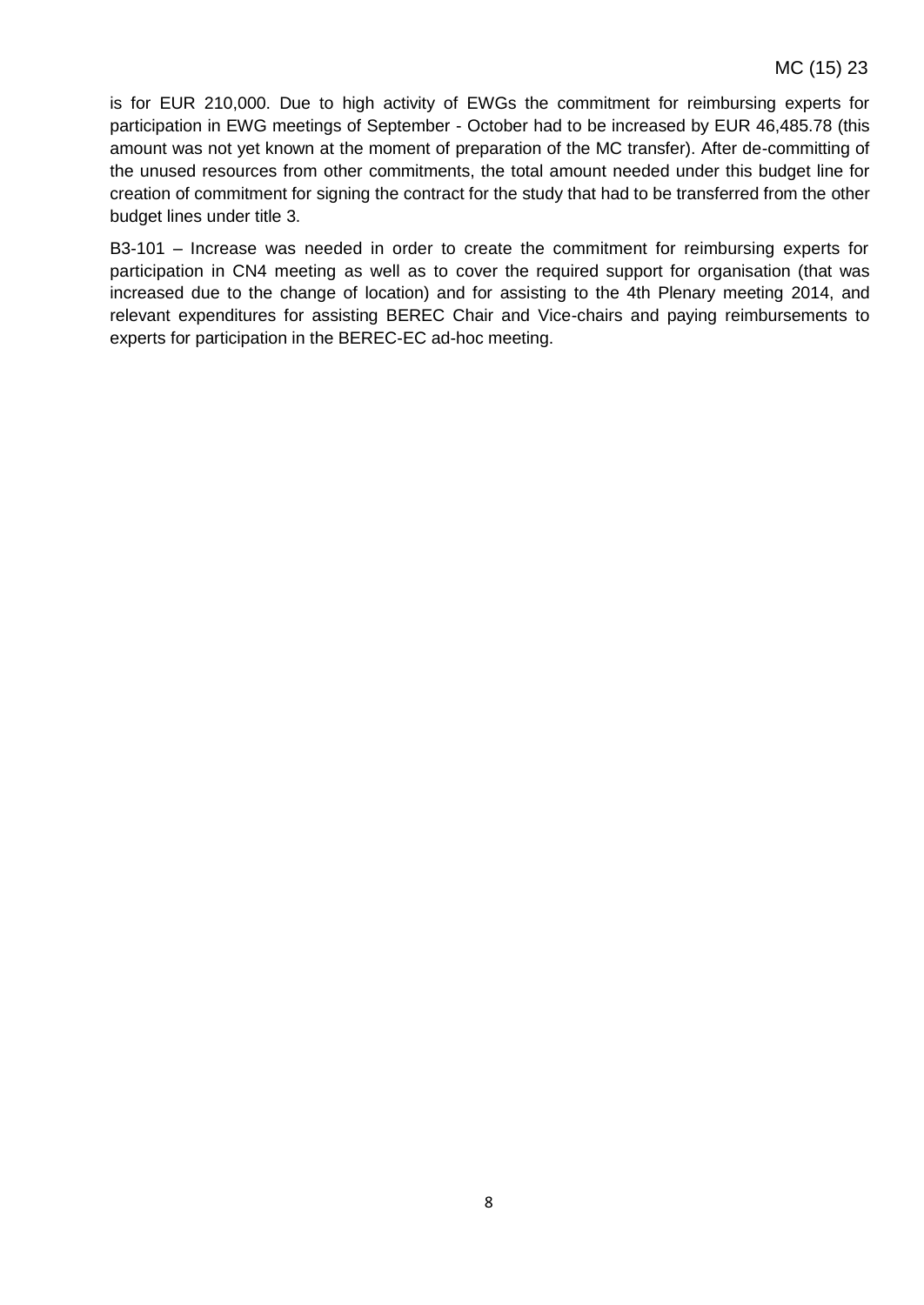## 4. Transfers between titles 1, 2 and 3

Legal base: Art. 27(1)(a) of the BEREC Office Financial Regulation – transfers from one title to another up to a maximum of 10 % of the appropriations for the year shown on the line from which the transfer is made.

The amounts transferred are provided in the table below:

| <b>Title</b><br>Chapter<br><b>Item</b> | <b>Description</b>                                                                                          | Budget 2014<br>approved by<br>budgetary<br>authority | <b>Budget with</b><br>transfers<br>under<br>Art.27(1)(b) | Transfers by<br>AM up to a<br>max 10 % in<br><b>December</b><br>2014<br><b>EUR</b> | <b>Transfers</b><br>by<br>AM up to a<br>max 10 %<br>in<br><b>December</b><br>2014<br>% of initial | Final budget with<br>transfers | <b>Difference</b><br>(between<br>initial and<br>final budget<br>with<br>transfers) |
|----------------------------------------|-------------------------------------------------------------------------------------------------------------|------------------------------------------------------|----------------------------------------------------------|------------------------------------------------------------------------------------|---------------------------------------------------------------------------------------------------|--------------------------------|------------------------------------------------------------------------------------|
| 1                                      | <b>STAFF</b>                                                                                                | 2,560,600.00                                         | 2,151,100.00                                             | $-25,010.03$                                                                       | $-0.98%$                                                                                          | 2,126,089.97                   | $-16.97%$                                                                          |
| 11                                     | <b>Staff in active</b><br>employment                                                                        | 1,978,600.00                                         | 1,440,868.73                                             | $-15,060.03$                                                                       | $-0.76%$                                                                                          | 1,425,808.70                   | $-27.94%$                                                                          |
| A-1102                                 | Expatriation and<br>foreign-residence<br>allowances                                                         | 150,000.00                                           | 142,300.00                                               | $-3,350.00$                                                                        | $-2.23%$                                                                                          | 138,950.00                     | $-7.37%$                                                                           |
| A-1110                                 | Contract staff                                                                                              | 100,000.00                                           | 141,020.00                                               | $-7,560.03$                                                                        | $-7.56%$                                                                                          | 133,459.97                     | 33.46%                                                                             |
| A-1131                                 | Travel expenses for<br>annual leave                                                                         | 42,000.00                                            | 30,432.03                                                | $-4,150.00$                                                                        | $-9.88%$                                                                                          | 26,282.03                      | $-37.42%$                                                                          |
| 12                                     | <b>Miscellaneous</b><br>expenditure on<br>staff recruitment<br>and transfer                                 | 142,000.00                                           | 105,417.47                                               | $-8,000.00$                                                                        | $-5.63%$                                                                                          | 97,417.47                      | $-31.40%$                                                                          |
| A-1200                                 | Travel expenses on<br>recruitment                                                                           | 56,000.00                                            | 68,200.00                                                | $-5,550.00$                                                                        | $-9.91%$                                                                                          | 62,650.00                      | 11.88%                                                                             |
| A-1211                                 | Installation,<br>resettlement and<br>transfer allowances                                                    | 25,000.00                                            | 11,117.47                                                | $-2,450.00$                                                                        | $-9.80%$                                                                                          | 8,667.47                       | $-65.33%$                                                                          |
| 17                                     | Representation<br>and miscellaneous<br>staff costs                                                          | 20,000.00                                            | 10,000.00                                                | $-1,950.00$                                                                        | $-9.75%$                                                                                          | 8,050.00                       | $-59.75%$                                                                          |
| A-1700                                 | Representation and<br>miscellaneous staff<br>costs                                                          | 20,000.00                                            | 10,000.00                                                | $-1,950.00$                                                                        | $-9.75%$                                                                                          | 8,050.00                       | $-59.75%$                                                                          |
| $\mathbf{2}$                           | <b>BUILDINGS,</b><br><b>EQUIPMENT AND</b><br><b>MISCELLANEOUS</b><br><b>OPERATING</b><br><b>EXPENDITURE</b> | 507,800.00                                           | 289,289.00                                               | $-4.940.00$                                                                        | $-0.97%$                                                                                          | 284,349.00                     | $-44.00%$                                                                          |
| $\overline{20}$                        | <b>Rental of buildings</b><br>and associated<br>costs                                                       | 77,000.00                                            | 87,737.16                                                | $-1,750.00$                                                                        | $-2.27%$                                                                                          | 85,987.16                      | 11.67%                                                                             |
| A-2002                                 | Water, gas, electricity<br>and heating                                                                      | 18,000.00                                            | 26,800.00                                                | $-1,750,00$                                                                        | $-9,72%$                                                                                          | 25,050.00                      | 39.17%                                                                             |
| 23                                     | <b>Current</b><br>administrative<br>expenditure                                                             | 40,300.00                                            | 50,449.23                                                | $-3,190.00$                                                                        | $-7.92%$                                                                                          | 47,259.23                      | 17.27%                                                                             |
| A-2300                                 | Stationery and<br>office supplies                                                                           | 15,000.00                                            | 6,200.00                                                 | $-1,200.00$                                                                        | $-8.00%$                                                                                          | 5,000.00                       | $-66.67%$                                                                          |
| A-2330                                 | Legal expenses                                                                                              | 20,000.00                                            | 11,990.00                                                | $-1,990,00$                                                                        | $-9.95%$                                                                                          | 10,000.00                      | $-50.00%$                                                                          |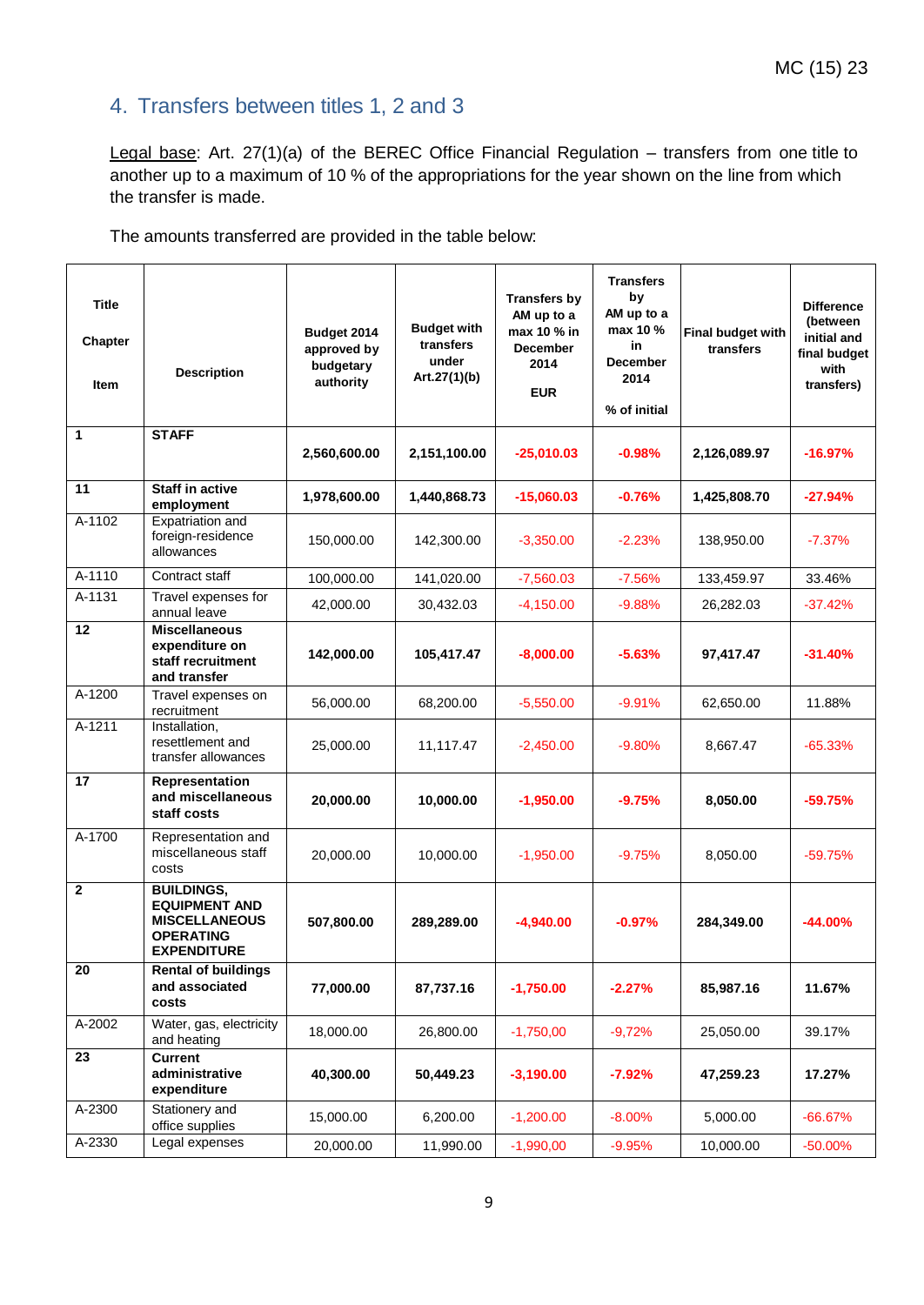| <b>Title</b><br>Chapter<br><b>Item</b> | <b>Description</b>                                             | Budget 2014<br>approved by<br>budgetary<br>authority | <b>Budget with</b><br>transfers<br>under<br>Art.27(1)(b) | Transfers by<br>AM up to a<br>max 10 $%$ in<br><b>December</b><br>2014<br><b>EUR</b> | <b>Transfers</b><br>by<br>AM up to a<br>max 10 %<br>in<br>December<br>2014<br>% of initial | <b>Final budget with</b><br>transfers | <b>Difference</b><br>(between<br>initial and<br>final budget<br>with<br>transfers) |
|----------------------------------------|----------------------------------------------------------------|------------------------------------------------------|----------------------------------------------------------|--------------------------------------------------------------------------------------|--------------------------------------------------------------------------------------------|---------------------------------------|------------------------------------------------------------------------------------|
| 3                                      | <b>OPERATIONAL</b><br><b>EXPENDITURE</b>                       | 1,094,474.00                                         | 1,722,485.00                                             | 29,950.03                                                                            | 2.74%                                                                                      | 1,752,435.03                          | 60.12%                                                                             |
| 30                                     | Support to<br>implementation<br>of BEREC WP                    | 552,000.00                                           | 1,052,684.67                                             | 29,950.03                                                                            | 5.43%                                                                                      | 1,082,634.70                          | 96.13%                                                                             |
| B3-001                                 | Support to the<br><b>BEREC</b> Expert<br><b>Working Groups</b> | 440,000.00                                           | 1,021,884.67                                             | 29,950.03                                                                            | 6.81%                                                                                      | 1,051,834.70                          | 139.05%                                                                            |

### Explanations:

#### **Transfer from:**

A-1102 – Actual expenditure was lower than forecasted.

A-1110 – Actual expenses on contract staff lower than forecasted (due to lower than planned number of Contract agents employed in 2014)

A-1131 – Actual expenditure on travel expenses for annual leave in 2014 was below the forecast.

A-1200 – Despite the previous increase requested for this budget line, receipt of exact data on the number of candidates and members of selection boards to be reimbursed for the participation in the BEREC Office selections, actual expenses was lower than forecasted.

A-1211 - Actual expenditure was lower than forecasted.

A-1700 - Actual expenditure was lower than forecasted.

A-2002 – Despite the previous increase asked, the actual expenditure on utilities was lower than forecasted.

A-2300 - Actual expenditure on stationery and office supplies was lower than forecasted.

A-2330 - Actual expenditure on legal expenses was below the forecast.

#### **Transfer to:**

B3-001 – The MC approved transfer (MC/2014/14) done in November for the study for sector developing took into account an estimated cost of EUR 200,000. Actual offer received from the contractor was for EUR 210,000. Due to high activity of EWGs one of the commitments for reimbursing experts had to be increased by EUR 46,485.78 (this amount was not yet known at the moment of preparation of the MC transfer). After de-committing of the unused resources from other commitments, the total amount needed under this budget line for creation of commitment for signing the contract for the study that had to be transferred from the budget lines under Titles 1 and 2 was EUR 29,950.03.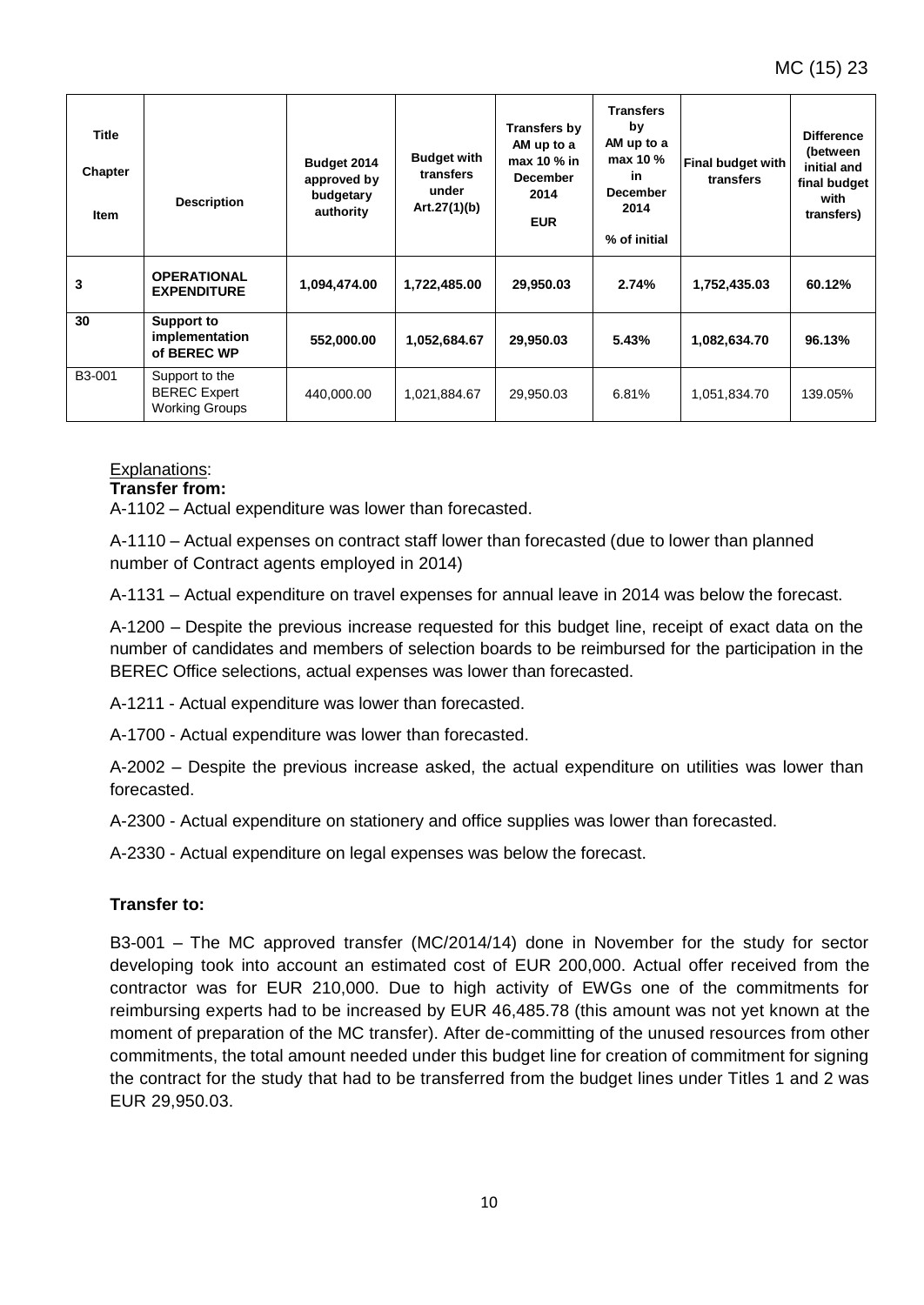# **Annex: Overview of Transfers in BEREC Office Budget 2014 in May-December 2014**

# **Expenditure**

| <b>Budget Line</b> | <b>Budget Line description</b>                  | Budget 2014<br>approved by<br><b>Budgetary Authority</b> | <b>Total amount of</b><br>transfers<br><b>May-December</b> | <b>Final Budget</b><br>with transfers<br>31.12.2014 | Impact    |
|--------------------|-------------------------------------------------|----------------------------------------------------------|------------------------------------------------------------|-----------------------------------------------------|-----------|
|                    |                                                 |                                                          | 2014                                                       |                                                     |           |
|                    | <b>Budget Total</b>                             | 4,162,874                                                | $\bf{0}$                                                   | 4,162,874.00                                        | $0.00\%$  |
| 1                  | <b>STAFF</b>                                    | 2,560,600                                                | $-434,510.03$                                              | 2,126,089.97                                        | $-16.97%$ |
| 11                 | <b>STAFF IN ACTIVE EMPLOYMENT</b>               | 1,978,600                                                | $-552,791.30$                                              | 1,425,808.70                                        | $-27.94%$ |
| $110$              | <b>Staff in active employment</b>               | 1,438,800                                                | $-409,256.67$                                              | 1,029,543.33                                        | $-28.44%$ |
| A-1100             | <b>Basic salaries</b>                           | 1,168,800                                                | -419,363.97                                                | 749,436.03                                          | $-35.88%$ |
| A-1101             | Family allowances                               | 120,000                                                  | 21,157.30                                                  | 141,157.30                                          | 17.63%    |
| A-1102             | Expatriation and foreign-residence allowances   | 150,000                                                  | $-11,050.00$                                               | 138,950.00                                          | $-7.37%$  |
| 111                | <b>Contract staff and other staff</b>           | 445,800                                                  | $-127,341.96$                                              | 318,458.04                                          | $-28.56%$ |
| A-1110             | Contract staff                                  | 100,000                                                  | 33,459.97                                                  | 133,459.97                                          | 33.46%    |
| A-1111             | Seconded national experts                       | 345,800                                                  | $-160,801.93$                                              | 184,998.07                                          | $-46.50%$ |
| $112$              | <b>Employer's social security contributions</b> | 51,000                                                   | 24.52                                                      | 51,024.52                                           | 0.05%     |
| A-1120             | Insurance against sickness                      | 33,000                                                   | 0.00                                                       | 33,000.00                                           | 0.00%     |
| A-1121             | Insurance against accidents and occupational    | 6,000                                                    | 0.00                                                       | 6,000.00                                            | 0.00%     |
|                    | diseases                                        |                                                          |                                                            |                                                     |           |
| A-1122             | Insurance against unemployment                  | 12,000                                                   | 24.52                                                      | 12,024.52                                           | 0.20%     |
| $113$              | <b>Miscellaneous allowances and grants</b>      | 43,000                                                   | $-16,217.19$                                               | 26,782.81                                           | $-37.71%$ |
| A-1130             | Childbirth and death allowances and grants      | 1,000                                                    | $-499.22$                                                  | 500.78                                              | -49.92%   |
| A-1131             | Travel expenses for annual leave                | 42,000                                                   | $-15,717.97$                                               | 26,282.03                                           | $-37.42%$ |
| A-1139             | Other allowances                                | $\Omega$                                                 | 0.00                                                       | 0.00                                                |           |
| 119                | <b>Salary weightings</b>                        | $\mathbf{0}$                                             | 0.00                                                       | 0.00                                                |           |
| 1190               | Salary weightings                               | $\mathsf 0$                                              | 0.00                                                       | 0.00                                                |           |
| 1191               | Adjustments to remunerations                    | $\Omega$                                                 | 0.00                                                       | 0.00                                                |           |
| $12$               | <b>MISCELLANEOUS EXPENDITURE ON STAFF</b>       | 142,000                                                  | $-44,582.53$                                               | 97,417.47                                           | $-31.40%$ |
|                    | <b>RECRUITMENT AND TRANSFER</b>                 |                                                          |                                                            |                                                     |           |
| $120$              | <b>Recruitment expenses</b>                     | 62,000                                                   | 2,150.00                                                   | 64,150.00                                           | 3.47%     |
| A-1200             | Travel expenses                                 | 56,000                                                   | 6,650.00                                                   | 62,650.00                                           | 11.88%    |
| A-1201             | Miscellaneous expenditure on staff recruitment  | 6,000                                                    | $-4,500.00$                                                | 1,500.00                                            | $-75.00%$ |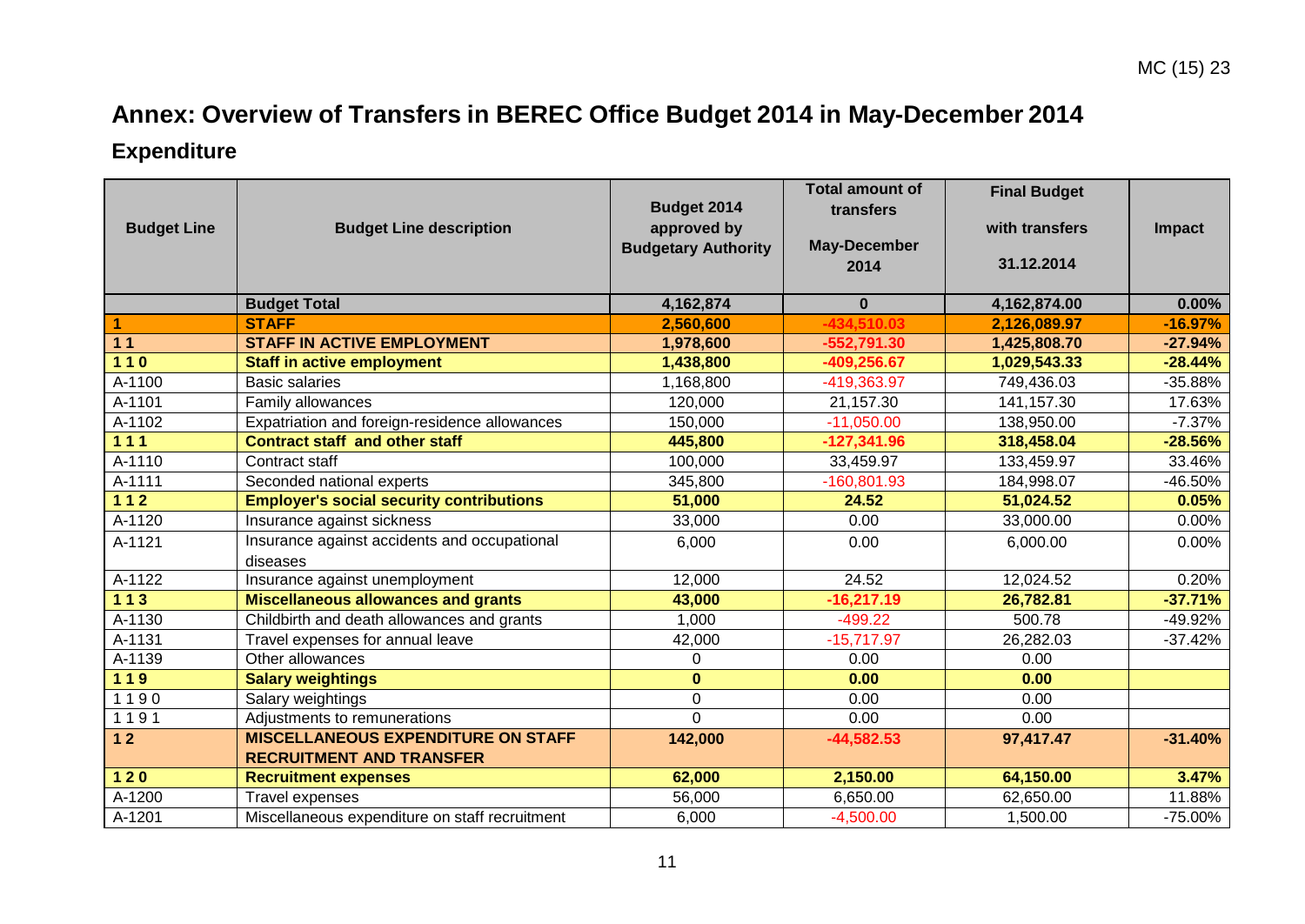MC (15) 23

| <b>Budget Line</b> | <b>Budget Line description</b>                                                | Budget 2014<br>approved by<br><b>Budgetary Authority</b> | <b>Total amount of</b><br>transfers<br><b>May-December</b><br>2014 | <b>Final Budget</b><br>with transfers<br>31.12.2014 | <b>Impact</b> |
|--------------------|-------------------------------------------------------------------------------|----------------------------------------------------------|--------------------------------------------------------------------|-----------------------------------------------------|---------------|
| $\overline{121}$   | <b>Expenses on entering/leaving</b>                                           | 80,000                                                   | $-46,732.53$                                                       | 33,267.47                                           | $-58.42%$     |
| A-1210             | Travel expenses on entering/leaving                                           | 5,000                                                    | 2,500.00                                                           | 7,500.00                                            | 50.00%        |
| A-1211             | Installation                                                                  | 25,000                                                   | $-16,332.53$                                                       | 8,667.47                                            | $-65.33%$     |
| A-1212             | Removal expenses                                                              | 25,000                                                   | $-19,000.00$                                                       | 6,000.00                                            | $-76.00\%$    |
| A-1213             | Daily subsistence allowances                                                  | 25,000                                                   | $-13,900.00$                                                       | 11,100.00                                           | -55.60%       |
| 13                 | <b>MISSIONS AND DUTY TRAVEL</b>                                               | 220,000                                                  | $-14, 118.63$                                                      | 205,881.37                                          | $-6.42%$      |
| A-1300             | Mission expenses                                                              | 220,000                                                  | $-14, 118.63$                                                      | 205,881.37                                          | $-6.42%$      |
| $14$               | <b>SOCIOMEDICAL SERVICES</b>                                                  | 30,000                                                   | $-24,250.00$                                                       | 5,750.00                                            | $-80.83%$     |
| $\overline{140}$   | <b>Medical service</b>                                                        | 30,000                                                   | $-24,250.00$                                                       | 5,750.00                                            | $-80.83%$     |
| A-1400             | <b>Medical services</b>                                                       | 30,000                                                   | $-24,250.00$                                                       | 5,750.00                                            | $-80.83%$     |
| 15                 | <b>TRAININGS</b>                                                              | 70,000                                                   | 1,567.97                                                           | 71,567.97                                           | 2.24%         |
| 150                | <b>Training</b>                                                               | 70,000                                                   | 1,567.97                                                           | 71,567.97                                           | 2.24%         |
| A-1500             | Training and language courses                                                 | 70,000                                                   | 1,567.97                                                           | 71,567.97                                           | 2.24%         |
| 16                 | <b>EXTERNAL SERVICES</b>                                                      | 100,000                                                  | 211,614.46                                                         | 311,614.46                                          | 211.61%       |
| A-1600             | External services and temporary assistance                                    | 100,000                                                  | 211,614.46                                                         | 311,614.46                                          | 211.61%       |
| 17                 | <b>REPRESENTATION AND MISCELLANEOUS</b><br><b>STAFF COSTS</b>                 | 20,000                                                   | $-11,950.00$                                                       | 8,050.00                                            | $-59.75%$     |
| A-1700             | Representation and miscellaneous staff costs                                  | 20,000                                                   | $-11,950.00$                                                       | 8,050.00                                            | $-59.75%$     |
| $\mathbf{2}$       | <b>BUILDINGS, EQUIPMENT AND</b><br><b>MISCELLANEOUS OPERATING EXPENDITURE</b> | 507,800                                                  | $-223,451.00$                                                      | 284,349.00                                          | $-44.00%$     |
| 20                 | <b>RENTAL OF BUILDINGS AND ASSOCIATED</b><br><b>COSTS</b>                     | 77,000                                                   | 8,987.16                                                           | 85,987.16                                           | 11.67%        |
| 200                | <b>Buildings and associated costs</b>                                         | 77,000                                                   | 8,987.16                                                           | 85,987.16                                           | 11.67%        |
| A-2000             | Rent                                                                          | 30,000                                                   | 0.00                                                               | 30,000.00                                           | 0.00%         |
| A-2001             | Insurance                                                                     | 1,000                                                    | 0.00                                                               | 1,000.00                                            | 0.00%         |
| A-2002             | Water                                                                         | 18,000                                                   | 7,050.00                                                           | 25,050.00                                           | 39.17%        |
| A-2003             | Cleaning                                                                      | $\Omega$                                                 | 0.00                                                               | 0.00                                                |               |
| A-2004             | Fitting-out and maintenance of premises                                       | 10,000                                                   | 0.00                                                               | 10,000.00                                           | 0.00%         |
| A-2005             | Security and surveillance of buildings                                        | 18,000                                                   | 1,937.16                                                           | 19,937.16                                           | 10.76%        |
| A-2009             | Other expenditure relating to buildings and                                   | 0                                                        | 0                                                                  | 0                                                   |               |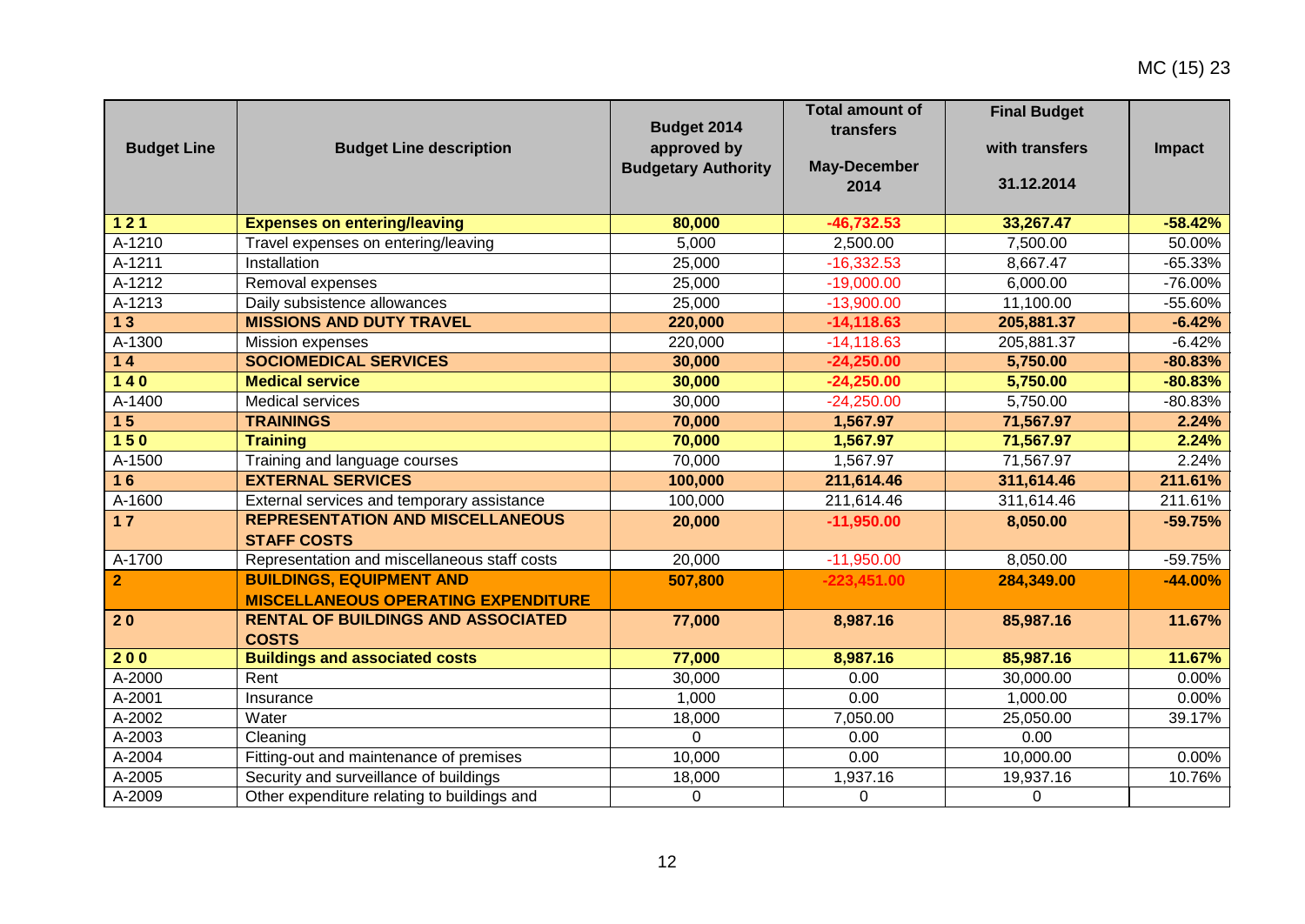MC (15) 23

| <b>Budget Line</b> | <b>Budget Line description</b>                                    | Budget 2014<br>approved by<br><b>Budgetary Authority</b> | <b>Total amount of</b><br>transfers<br><b>May-December</b><br>2014 | <b>Final Budget</b><br>with transfers<br>31.12.2014 | <b>Impact</b> |
|--------------------|-------------------------------------------------------------------|----------------------------------------------------------|--------------------------------------------------------------------|-----------------------------------------------------|---------------|
| $\overline{21}$    | <b>INFORMATION TECHNOLOGY PURCHASES</b>                           | 280,000                                                  | $-191,727.16$                                                      | 88,272.84                                           | $-68.47%$     |
| 210                | Information technology purchases                                  | 280,000                                                  | $-191,727.16$                                                      | 88,272.84                                           | $-68.47%$     |
| A-2100             | Computer equipment                                                | 125,000                                                  | $-118,264.50$                                                      | 6,735.50                                            | $-94.61%$     |
| A-2101             | Software                                                          | 80,000                                                   | $-49,600.00$                                                       | 30,400.00                                           | $-62.00%$     |
| A-2102             | Other external data processing services                           | 75,000                                                   | $-23,862.66$                                                       | 51,137.34                                           | $-31.82%$     |
| 22                 | <b>MOVABLE PROPERTY AND ASSOCIATED</b><br><b>COSTS</b>            | 23,000                                                   | 9,350.77                                                           | 32,350.77                                           | 40.66%        |
| 220                | <b>Technical installations and electronic office</b><br>equipment | 5,000                                                    | $\mathbf{0}$                                                       | 5,000.00                                            | 0.00%         |
| A-2200             | Technical installations and electronic office<br>equipment        | 5,000                                                    | $\Omega$                                                           | 5,000.00                                            | 0.00%         |
| 221                | <b>Furniture</b>                                                  | 10,000                                                   | $\mathbf{0}$                                                       | 10,000.00                                           | 0.00%         |
| A-2210             | Furniture                                                         | 10,000                                                   | $\Omega$                                                           | 10,000.00                                           | 0.00%         |
| 229                | Other movable property and associated costs                       | 8,000                                                    | 9,350.77                                                           | 17,350.77                                           | 116.88%       |
| A-2290             | Books and publications                                            | 3,000                                                    | 14,350.77                                                          | 17,350.77                                           | 478.36%       |
| A-2291             | Cars, transport vehicles, and maintenance and<br>repairs          |                                                          | 0.00                                                               | 0.00                                                |               |
| A-2299             | Other movable property, and maintenance and<br>repairs            | 5,000                                                    | $-5,000.00$                                                        | 0.00                                                | $-100.00\%$   |
| 23                 | <b>CURRENT ADMINISTRATIVE EXPENDITURE</b>                         | 40,300                                                   | 6,959.23                                                           | 47,259.23                                           | 17.27%        |
| 230                | <b>Stationery and office supplies</b>                             | 15,000                                                   | $-10,000.00$                                                       | 5,000.00                                            | $-66.67%$     |
| $A-2300$           | Stationery and office supplies                                    | 15,000                                                   | $-10,000.00$                                                       | 5,000.00                                            | $-66.67%$     |
| 232                | <b>Financial charges</b>                                          | 300                                                      | 12,859.23                                                          | 13,159.23                                           | 4286.41%      |
| A-2320             | Bank charges                                                      | 300                                                      | 200.00                                                             | 500.00                                              | 66.67%        |
| A-2321             | Exchange rate losses                                              | 0                                                        | 0.00                                                               | 0.00                                                |               |
| A-2329             | Other financial charges                                           | $\Omega$                                                 | 12,659.23                                                          | 12,659.23                                           |               |
| 233                | <b>Legal expenses</b>                                             | 25,000                                                   | $-9,000.00$                                                        | 16,000.00                                           | $-36.00%$     |
| A-2330             | Legal expenses                                                    | 20,000                                                   | $-10,000.00$                                                       | 10,000.00                                           | -50.00%       |
| A-2331             | Damages                                                           | 5,000                                                    | 1,000.00                                                           | 6,000.00                                            | 20.00%        |